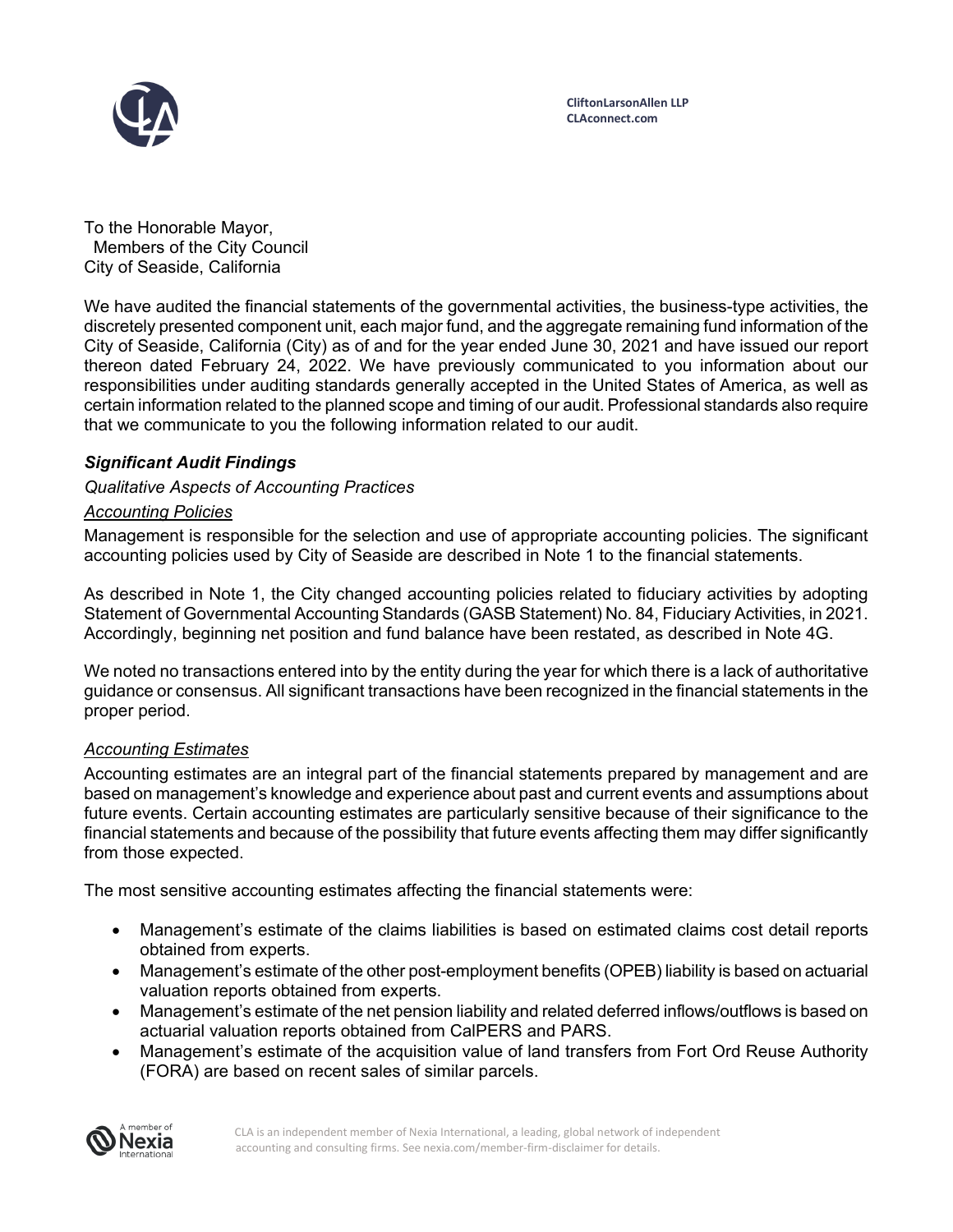To the Honorable Mayor Members of the City Council City of Seaside Page 2

We evaluated the key factors and assumptions used to develop the estimates described above and determined that they are reasonable in relation to the basic financial statements taken as a whole and in relation to the applicable opinion units.

#### *Financial Statement Disclosures*

Certain financial statement disclosures are particularly sensitive because of their significance to financial statement users. There were no particularly sensitive financial statement disclosures.

The financial statement disclosures are neutral, consistent, and clear.

### *Difficulties Encountered during the Audit*

We encountered no significant difficulties in dealing with management relating to the performance of the audit.

### *Uncorrected Misstatements*

Professional standards require us to accumulate all misstatements identified during the audit, other than those that are clearly trivial, and communicate them to the appropriate level of management. Management did not identify and we did not notify them of any uncorrected financial statement misstatements.

### *Corrected Misstatements*

The following material and immaterial misstatements detected as a result of audit procedures were corrected by management:

- Decrease of \$1,400,000 to cash and beginning net position in the Successor Agency Fund to accurately reflect beginning cash balance at July 1, 2020. This overstatement was caused by a \$1,400,000 wire transfer to the Successor Agency for land sales which was subsequently transferred to the General Fund during the prior year and not properly adjusted in the private purpose trust fund to reflect the outflow of cash.
- Increase of \$116,883,188 to reflect estimated value of land contributed to the City from Fort Ord Reuse Authority during the prior year.

## *Disagreements with Management*

For purposes of this letter, a disagreement with management is a financial accounting, reporting, or auditing matter, whether or not resolved to our satisfaction, that could be significant to the financial statements or the auditors' report. No such disagreements arose during our audit.

#### *Representations Requested from Management*

We have requested certain written representations from management, which are included in the management representation letters date February 24, 2022 for the City's financial statements.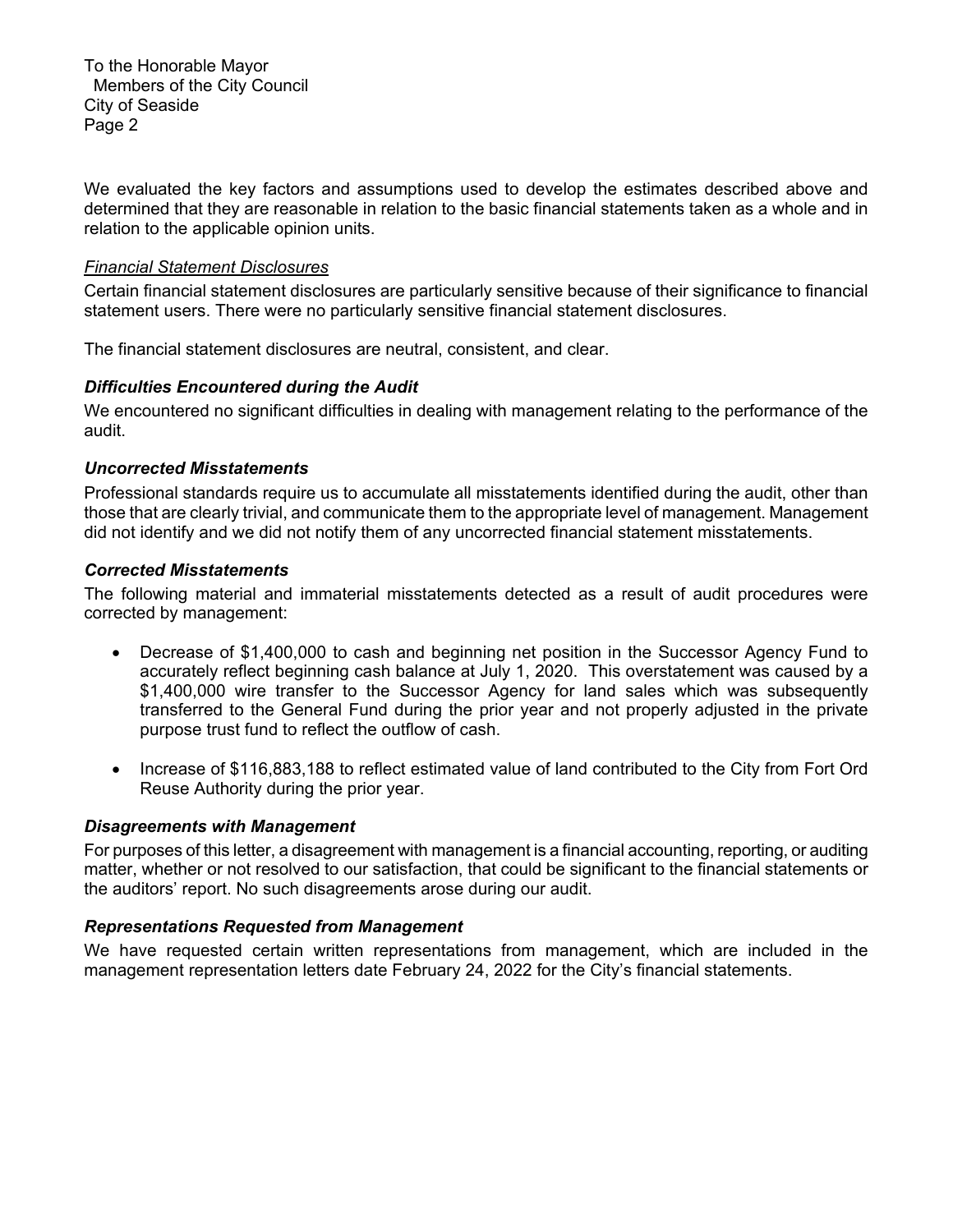To the Honorable Mayor Members of the City Council City of Seaside Page 3

## *Management's Consultations with Other Accountants*

In some cases, management may decide to consult with other accountants about auditing and accounting matters, similar to obtaining a "second opinion" on certain situations. If a consultation involves application of an accounting principle to the entity's financial statements or a determination of the type of auditors' opinion that may be expressed on those statements, our professional standards require the consulting accountant to check with us to determine that the consultant has all the relevant facts. To our knowledge, there were no such consultations with other accountants.

### *Significant Issues Discussed with Management Prior to Engagement*

We generally discuss a variety of matters, including the application of accounting principles and auditing standards, with management each year prior to engagement as the entity's auditors. However, these discussions occurred in the normal course of our professional relationship and our responses were not a condition to our engagement.

#### **Other Information in Documents Containing Audited Financial Statements**

With respect to the required supplementary information (RSI) accompanying the financial statements, we made certain inquiries of management about the methods of preparing the RSI, including whether the RSI has been measured and presented in accordance with prescribed guidelines, whether the methods of measurement and preparation have been changed from the prior period and the reasons for any such changes, and whether there were any significant assumptions or interpretations underlying the measurement or presentation of the RSI. We compared the RSI for consistency with management's responses to the foregoing inquiries, the basic financial statements, and other knowledge obtained during the audit of the basic financial statements. Because these limited procedures do not provide sufficient evidence, we did not express an opinion or provide any assurance on the RSI.

With respect to the combining and individual fund statements and schedules (collectively, the supplementary information) accompanying the financial statements, on which we were engaged to report in relation to the financial statements as a whole, we made certain inquiries of management and evaluated the form, content, and methods of preparing the information to determine that the information complies with accounting principles generally accepted in the United States of America, the method of preparing it has not changed from the prior period or the reasons for such changes, and the information is appropriate and complete in relation to our audit of the financial statements. We compared and reconciled the supplementary information to the underlying accounting records used to prepare the financial statements or to the financial statements themselves. We have issued our report thereon dated February 24, 2022.

The introductory and statistical sections accompanying the financial statements, which is the responsibility of management, was prepared for purposes of additional analysis and is not a required part of the financial statements. Such information was not subjected to the auditing procedures applied in the audit of the financial statements, and, accordingly, we did not express an opinion or provide any assurance on it.

\* \* \*